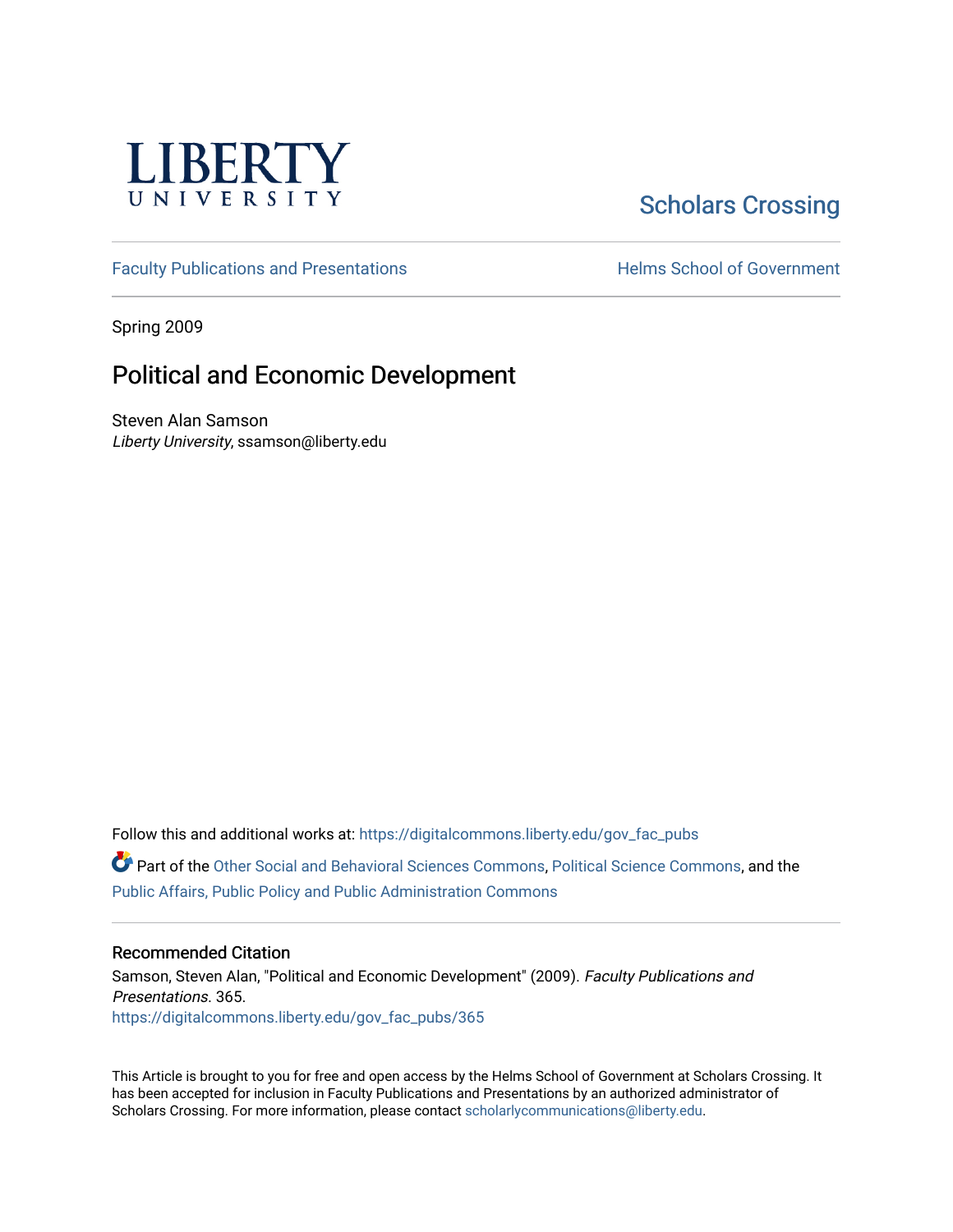## **LIBERTY UNIVERSITY GOVT 405 – POLITICAL AND ECONOMIC DEVELOPMENT Spring Semester 2009**

#### **Dr. Steven Alan Samson**

[ssamson@liberty.edu](mailto:ssamson@liberty.edu) 434-592-3689 SLAB 133 **Office Hours** MWF 08:50-09:40, 14:55-15:45, R 3-5; and by appointment

- **I. Course Description** An analysis of the common problems of less developed countries in Africa, Asia, and Latin America with a survey of theories of development.
- **II. Rationale** This senior level course is designed to encourage students to apply a Biblical Christian worldview and a limited government/free market philosophy to a study of the historical, cultural, demographic, climatic, geological, and geographical factors that have contributed to the political and economic development, as well as the relative prosperity or poverty, of various countries, regions, or cultural groupings. Special attention will be given to the contributing causes of wealth and poverty, colonialism and the post-colonial world, factors that favor or inhibit development, and the operation of the international political economy.

## **III. Prerequisite Statement** GOVT 200, GOVT 210, or GOVT 220

It is the student's responsibility to make up any prerequisite deficiencies, as stated in the Liberty University Catalog, which would prevent the successful completion of this course.

## **IV. Materials List**

Each required book and/or reading will be represented on one or more tests as shown on the Class Schedule. The Landes, Rashid, Kaplan, and Wiarda texts are noted on the Class Schedule by an abbreviation: L. 1 = Landes, chapter 1.

Purchase:

Landes, David S. The Wealth and Poverty of Nations [L. 1-29] Rashid, Ahmed. Taliban [R. 1-16] Samson, Steven. Political and Economic Development GOVT 405 [S. 1-16] World Bank. Atlas of Global Development, 2nd ed.

Recommended (Choose one):

- Ayittey, George B. N. Africa Unchained: The Blueprint for Africa's Future. New York: Palgrave Macmillan, 2005. Sequel to Africa Betrayed and Africa in Chaos. (Essay test)
- Bauer, P. T. Reality and Rhetoric: Studies in the Economics of Development. Cambridge: Harvard University Press, 1984. (Essay test)
- De Soto, Hernando. The Mystery of Capital: Why Capitalism Triumphs in the West and Fails Everywhere Else. New York: Basic Books, 2000. (Essay test)
- Easterly, William. The White Man's Burden: Why the West's Efforts to Aid the Rest Have Done So Much Ill and So Little Good. New York: Penguin, 2006. (Essay test).

Kaplan, Robert D. The Ends of the Earth (two objective tests are available)

\* Wiarda, Howard J. Political Development in Emerging Countries. New York: Wadsworth, 2004 [W. 1-8]. ISBN-13: 978-0155051041 (available at bookstore)

### Handouts:

Ayittey, George B. N. "Introduction" to Africa in Chaos Bauer, Peter. "From Subsistence to Exchange"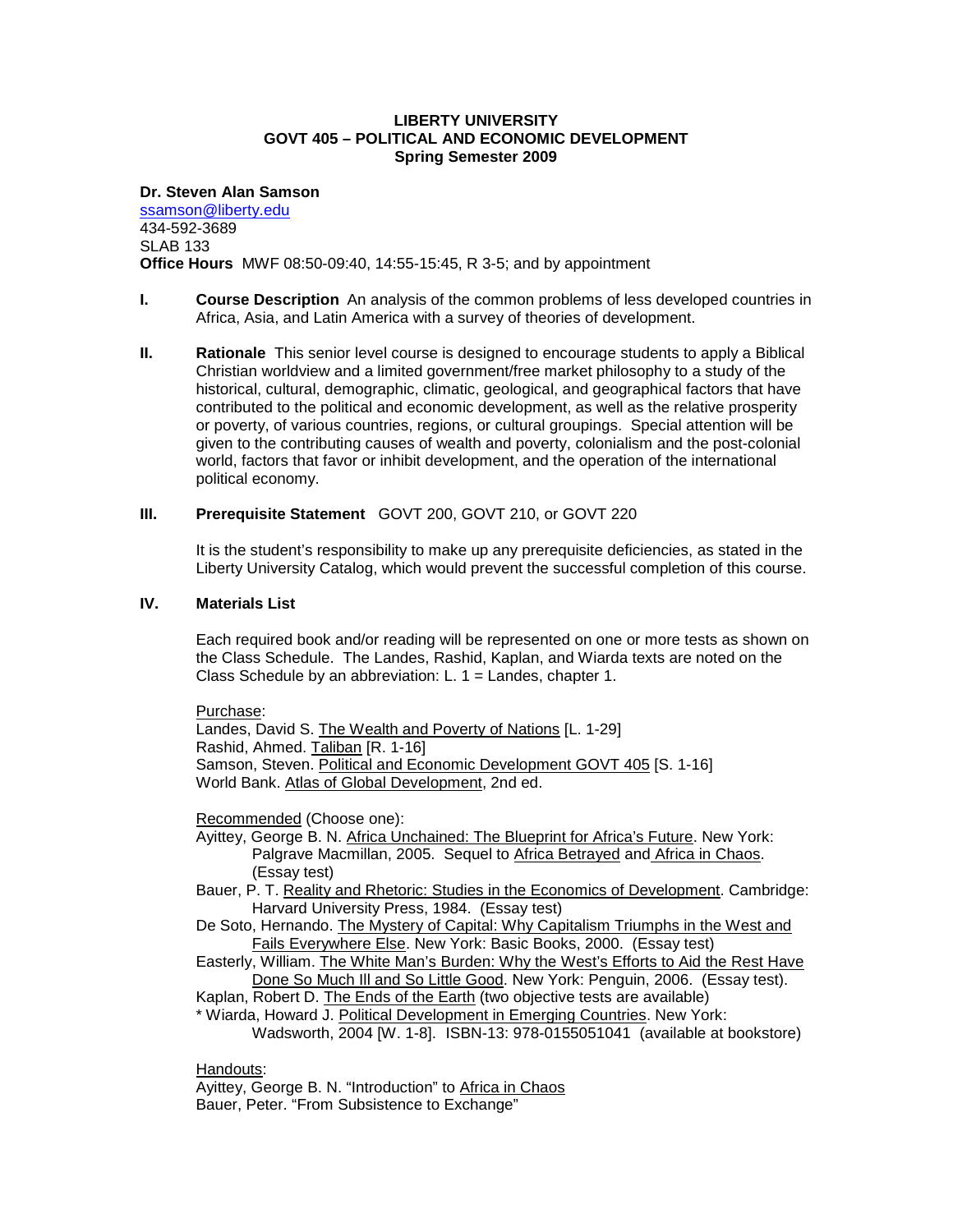. "Western Guilt and Third World Poverty," from Equality, the Third World, and Other Essays.

Chilton, David. "The Basis for Economic Growth," from Productive Christians in an Age of Guilt-Manipulators

De Soto, Hernando. "Citadels of Dead Capital"

Kaplan, Robert D. "An Unsentimental Journey," from The Ends of the Earth, ch. 1 [K.1]

## Films:

The Commanding Heights (PBS):

[http://www.pbs.org/wgbh/commandingheights/lo/story/tr\\_menu\\_02.html](http://www.pbs.org/wgbh/commandingheights/lo/story/tr_menu_02.html) The Devil's Footpath

## Newspapers:

Internet Public Library:<http://www.ipl.org/div/news/> (newspaper links by country) Newseum: Today's Front Pages: <http://www.newseum.org/todaysfrontpages/flash/>

## **V. Learning Outcomes**

- 1. The student will be exposed to a variety of concepts and social science approaches to the study of comparative politics, particularly relating to the problems of political and economic development.
- 2. The student will learn how to analyze and compare the history, geography, economies, governing institutions, and behavior of contemporary political agents, such as nations, states, IGOs, and NGOs.
- 3. The student will thereby become better equipped to understand, participate in, and evaluate the current issues and events.

## **VI. Assignments/Requirements**

- 1. **Reading**: Each student is responsible for completing reading assignments **prior** to class. The emphasis is on close and careful reading of the text. Keeping a loose leaf notebook of class materials is highly recommended, as is bringing the workbook to class. **Collateral reading** is for honors students, graduate students, and others who are interested.
- 2. **Workbook** Purchase of the workbook is **mandatory**. Chapter outlines provide a summary of the structure and important points. Review items are related to specific test questions. Study questions are designed to help stimulate analysis. Bold-print calls attention to key concepts. Bracketed words, phrases, and sentences are inserted into the text to provide definitions, translations, contexts, and/or commentary. All of the readings and study aids are designed to elicit the three learning outcomes described above.
- 3. **Class Participation** is an essential part of class. Textbook chapters, collateral readings, and current events will be the subject of class commentary and discussions. It is especially recommended that students follow [http://www.stratfor.com/,](http://www.stratfor.com/) particularly George Friedman's analyses, and [http://www.atimes.com/,](http://www.atimes.com/) particularly the pieces by "Spengler." The full Strategic Forecasting (Stratfor) service is obtainable on campus through the library's database links under S. Students should come prepared to discuss textbook readings as well as current events. If students wish to have more discussion and less lecture, they should come prepared with articles to share, especially after we complete the Nye textbook.
- 4. **Class Project** You may participate in a panel discussion of one of the recommended books, write a 2-3 page analysis of the part of the book you have been assigned, and take a test that will replace your lowest test score (assuming the score is better). Alternatively, you may write a 7-10 page area study of a specific developing country, present your findings to the rest of the class, and be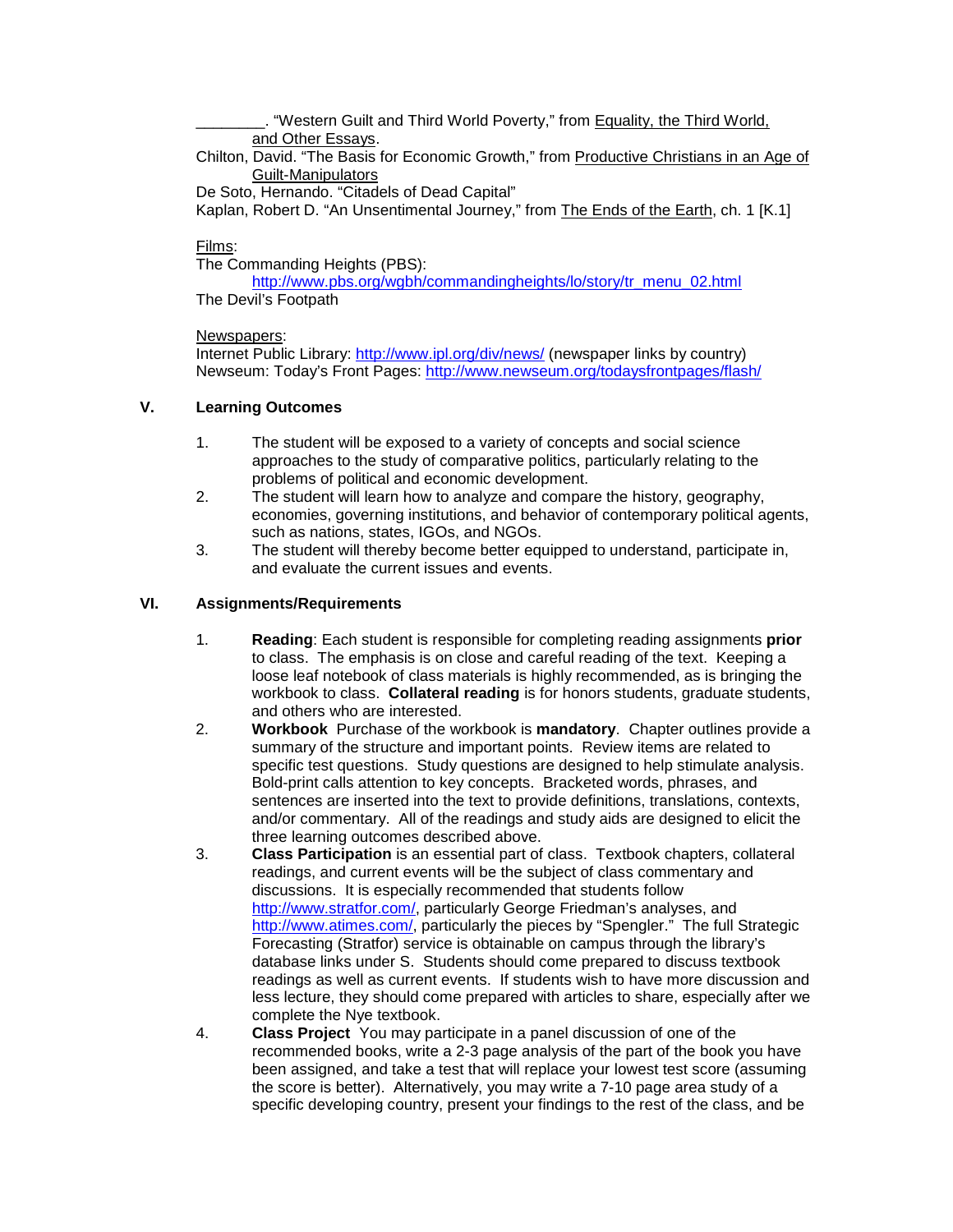permitted to drop one low test score. I have posted an Area Study guide to help organize your material.

## **VII. Grading Policies**

- 1. **Tests** (90% of the grade): a) Students will be tested on the lecture and reading material through a series of eight tests. b) An optional comprehensive final exam composed of test questions from the first six tests may be taken during the final exam period. c) At least seven tests must be completed in order to complete the course. d) The grade will be calculated on the average of seven tests with the following exception. e) The optional 35-question final exam will substitute for the lowest test score (out of the previous seven tests) but only if the final exam score is higher. f) Each item in the **Review section** of each chapter, each reading in the workbook, and each reading posted on Blackboard represents a specific question that may be on the test (and most will be on the test). g) Short essays will most likely be required on the second, fourth, sixth, and eighth tests. Essay topics will be posted about a week in advance of each test. h) Raw scores (0-35 or 0-36) will be recorded in the Gradebook section of Blackboard. i) Raw scores may be multiplied by 3 to show the score on a 100 point scale  $(30=90, 20=60)$ . j) Tests **must** be taken at the scheduled date and time in the scheduled classroom. In **exceptional** cases, special arrangements must be made with the department secretary. k) Students who participate in University-sponsored events that conflict with the test schedule may make arrangements with the department secretary to take the test early or, only if necessary, immediately afterward. I) Tests that have been missed due to absence or tardiness must normally be made up during the final exam period (but such make-ups are strictly limited to **two**). m) It is always wise to check for possible schedule changes on Blackboard
- 2. A **world map test** is scheduled for February 27. It is worth 10% of the grade. Exercises: <http://www.ilike2learn.com/ilike2learn/Samerica.html>
- 3. **Grades**: The grading scale is 100-90=A, 89.9-80=B, 79.9-70=C, 69.9-60=D, 59.9 and below=F. A number of "curves" are already built into the grading system. Ignore the statistics on Gradebook. They cannot be accurately programmed.
- **VIII. Attendance Policies** a) Regular and punctual attendance is required and expected. Three (3) unexcused absences may result in the student's grade being lowered one letter grade. For an excused absence, please e-mail the professor in advance if you must be absent and please explain why. b) Valid excuses include documented medical emergencies and participation in University approved curricular and extracurricular activities (please bring documentation). c) Students are responsible for all the material covered in all scheduled class meetings. d) Six intermittent unexcused absences or a prolonged absence without notice to the professor may result in an FN without notice to the student. e) Students who wish to withdraw with a W should contact the professor for his signature no later than the end of March.

NOTE: Although you may not currently be concerned about it, in the near future you will need faculty members to give letters of reference, recommendations for employment, or letters of recommendation for graduate school. Your attendance, punctuality, appearance, and attitude will be areas of interest to those requesting these letters. In addition, some of you will need a security check for your future job. Be aware that cheating and plagiarism are causes for a permanent record being placed in your student folder, which will be consulted during a background security check

**IX. Other Policies**

**Dress Code**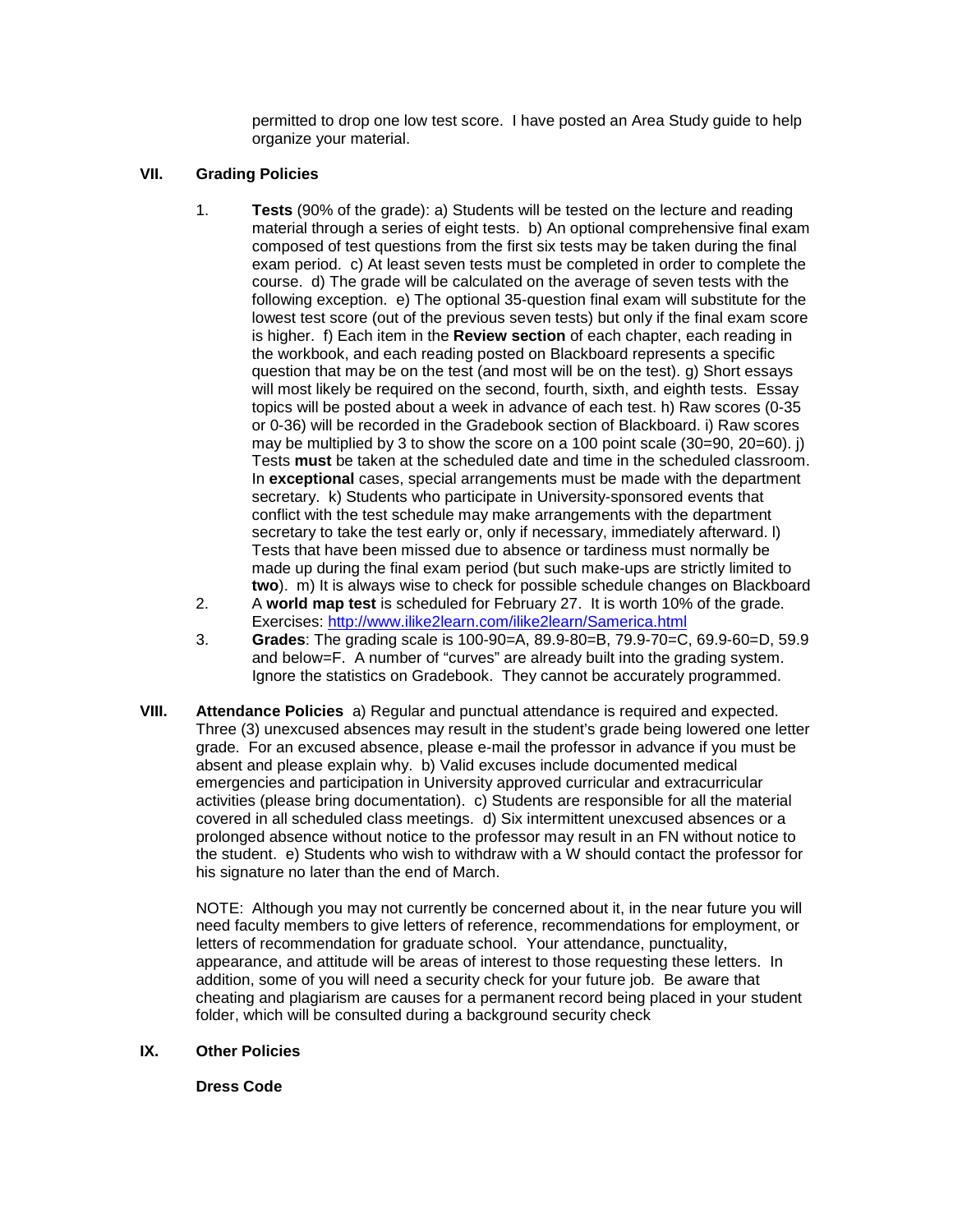Students are expected to come to class dressed in a manner consistent with **The Liberty** Way.

#### **Honor Code**

We, the students, faculty, and staff of Liberty University, have a responsibility to uphold the moral and ethical standards of this institution and personally confront those who do not.

#### **Academic Misconduct**

Academic misconduct includes: academic dishonesty, plagiarism, and falsification. See The Liberty Way for specific definitions, penalties, and processes for reporting.

#### **Disability Statement**

Any student with a documented disability may contact the Office of Disability Academic Support (ODAS) in Teacher Education Building-TE 127 in order to make arrangements for an academic accommodation.

#### **DROP/ADD POLICY**

A Fall/Spring course may be dropped without a grade, tuition, and fee charges within the first five days of the semester. From the sixth day until the end of the tenth week, a Fall/Spring course may be withdrawn with a grade of W or WF

#### **Classroom Policies**

The inappropriate use of technology, such as cell phones, iPods, laptops, calculators, etc. in the classroom is not tolerated. Other disruptive behavior in the classroom is not tolerated. Students who engage in such misconduct will be subject the penalties and processes as written in the Liberty Way**.**

Food is not permitted. Students who are not in appropriate campus attire will **not** be admitted to class. Caps may not be worn in class.

## **School Policies**

Plagiarism and Multiple Submissions of Papers:

Plagiarism is a serious offense and utilizing the work of others without proper citation is a clear violation of University policy. However, no clear directive has been established within the Helms School of Government as to the permissibility of a student submitting substantially the same paper to satisfy writing requirements in different courses. Effective spring 2007, any writing assignment required for a Helms School of Government course must be an original composition drafted specifically for the individual course. When a course requirement in an upper division course builds upon a previously researched topic, and the student desires to utilize his/her prior submission as a foundational document for the new course assignment, he/she may bring a copy of the previous paper to the current professor. The professor will review with the student the additional research and writing elements needed to complete the current assignment without violating this policy.

#### Christian Service:

For those students not already involved in Christian Service, see the professor for details and other information if interested.

#### **X. Calendar for the Semester**

#### **CLASS SCHEDULE** (Subject to Revision)

Theories of political and economic development came into prominence half a century ago and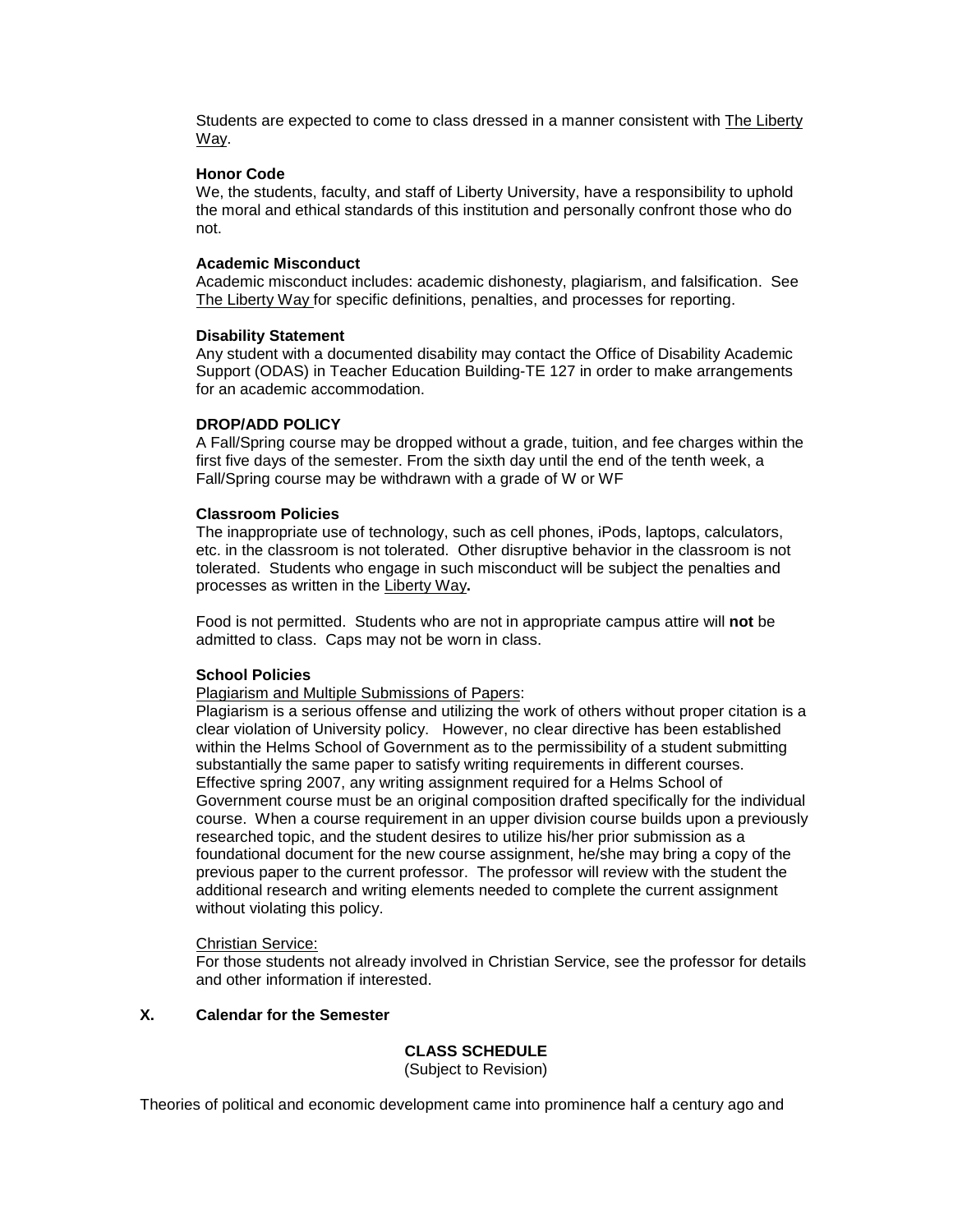helped spark an intellectual revolution within comparative politics and the discipline of political science generally. The generation of pioneers included Gabriel Almond, Lucien Pye, David Apter, Daniel Lerner, Samuel P. Huntington, and others. Many of the old theories have been largely abandoned or considerably modified. Even so, the intellectual battle lines are still drawn, often sharply, between *laissez-faire* and socialistic approaches, both of which have their problems, as should be clear from the piece by Joseph Ratzinger, who is now Pope Benedict XVI. At the heart of this struggle is the ancient Battle of the Universals between the individual and communal dimensions of human life and action. Both poles are beset by a fatal tendency to move from means to extremes. Our public choices are shaped considerably by the ideological and essentially religious claims made by proponents of the extremes: libertarians and progressives. The continual challenge is to distinguish what is genuine and then pursue it while keeping the spurious at bay.

| Preliminary<br>Reading |    | S. 1: Frederic Bastiat, "What Is Seen, and What Is Unseen" (read up through<br>"The Broken Window"):<br>http://bastiat.org/en/twisatwins.html<br>S. 2: Ludwig von Mises. "Liberty and Its Antithesis"<br>http://www.mises.org/efandi/ch35.asp<br>S. 3: Ralph Raico, "The European Miracle"<br>https://www.mises.org/story/2404# |
|------------------------|----|---------------------------------------------------------------------------------------------------------------------------------------------------------------------------------------------------------------------------------------------------------------------------------------------------------------------------------|
|                        |    | Joseph Ratzinger, "Market Economy and Ethics"                                                                                                                                                                                                                                                                                   |
|                        |    | http://www.acton.org/publications/occasionalpapers/publicat_occasionalpapers_ratzinger.                                                                                                                                                                                                                                         |
| php?view=print         |    |                                                                                                                                                                                                                                                                                                                                 |
|                        |    | Augusto Zimmermann: http://www.onlineopinion.com.au/view.asp?article=8968                                                                                                                                                                                                                                                       |
|                        |    | Collateral: Spengler, "Benedict XVI Is Magnificently Right"                                                                                                                                                                                                                                                                     |
|                        |    | http://www.atimes.com/atimes/Global_Economy/JL09Dj02.html                                                                                                                                                                                                                                                                       |
| January<br>Mon.        | 12 |                                                                                                                                                                                                                                                                                                                                 |
|                        |    | Maps; S. 4 Steven Alan Samson, "Introduction to Political Economy"<br>http://works.bepress.com/cgi/viewcontent.cgi?article=1013&context=steven_samson                                                                                                                                                                           |
|                        |    | Broken Window: http://en.wikipedia.org/wiki/Broken_window_fallacy Illustration:                                                                                                                                                                                                                                                 |
|                        |    | http://righttocreate.blogspot.com/2006/03/broken-windows-broken-patents.html                                                                                                                                                                                                                                                    |
|                        |    | Sumner: http://www.blupete.com/Literature/Essays/Best/SumnerForgotten.htm                                                                                                                                                                                                                                                       |
|                        |    | Peter Hitchens: http://www.dailymail.co.uk/news/worldnews/article-                                                                                                                                                                                                                                                              |
|                        |    | 1063198/PETER-HITCHENS-How-China-created-new-slave-empire-Africa.html                                                                                                                                                                                                                                                           |
|                        |    | Collateral: http://www.lewrockwell.com/orig/tcarney3.html                                                                                                                                                                                                                                                                       |
| Wed.                   | 14 | S. 5: Francis Lieber, "Anglican and Gallican Liberty;" Goh Keng Swee                                                                                                                                                                                                                                                            |
|                        |    | http://stars.nhb.gov.sg/stars/public/viewPDF.jsp?pdfno=PressR19721113b.pdf                                                                                                                                                                                                                                                      |
| Fri.                   | 16 | S. 6; P. T. Bauer, "Western Guilt and Third World Poverty" (handout);                                                                                                                                                                                                                                                           |
|                        |    | Sara Yoheved Rigler, "The Revolutionary Revelation"                                                                                                                                                                                                                                                                             |
|                        |    | http://www.aish.com/shavuotthemes/shavuotthemesdefault/The_Revolutionary_Revelation.asp                                                                                                                                                                                                                                         |
| Mon.                   | 19 | S. 7; David Chilton, "The Basis for Economic Growth" (handout); Erik von                                                                                                                                                                                                                                                        |
|                        |    | Kuehnelt-Leddihn, "The Roots of Anti-Capitalism"                                                                                                                                                                                                                                                                                |
|                        |    | http://www.thefreemanonline.org/featured/the-roots-of-quotanticapitalismquot/                                                                                                                                                                                                                                                   |
|                        |    | <b>Collateral: Hyperinflation in Zimbabwe</b>                                                                                                                                                                                                                                                                                   |
|                        |    | http://news.yahoo.com/s/afp/20090116/ts afp/zimbabweeconomycurrency 20090116125326                                                                                                                                                                                                                                              |
|                        |    | Steven Alan Samson: http://digitalcommons.liberty.edu/gov_fac_pubs/8/                                                                                                                                                                                                                                                           |
| Wed.                   | 21 | James V. Schall, "The Single Divine Plan': Thinking About Poverty;" William                                                                                                                                                                                                                                                     |
|                        |    | Easterly, "Planners versus Searchers" (handout); Matthew Parris, "As an Atheist,                                                                                                                                                                                                                                                |
|                        |    | I Truly Believe Africa Needs God"                                                                                                                                                                                                                                                                                               |
|                        |    | http://www.ignatiusinsight.com/features2008/schall_benxvipoverty_dec08.asp                                                                                                                                                                                                                                                      |
|                        |    | http://www.timesonline.co.uk/tol/comment/columnists/matthew_parris/article5400568.ece                                                                                                                                                                                                                                           |
|                        |    | Collateral: Benedict XVI, "Fighting Poverty to Build Peace"                                                                                                                                                                                                                                                                     |
|                        |    | http://www.vatican.va/holy_father/benedict_xvi/messages/peace/documents/hf_ben-                                                                                                                                                                                                                                                 |
|                        |    | xvi_mes_20081208_xlii-world-day-peace_en.html                                                                                                                                                                                                                                                                                   |
| Fri                    | 23 | S. 8-10; L. 1; Ricardo Hausmann, "Prisoners of Geography"                                                                                                                                                                                                                                                                       |
|                        |    | http://ksghome.harvard.edu/~rhausma/editorial/fp01_prisoners_geog.htm                                                                                                                                                                                                                                                           |
| Mon.                   | 26 | L. 1; Corruption Index and Human Development Index                                                                                                                                                                                                                                                                              |
|                        |    | http://www.transparency.org/policy research/surveys indices/cpi/2008                                                                                                                                                                                                                                                            |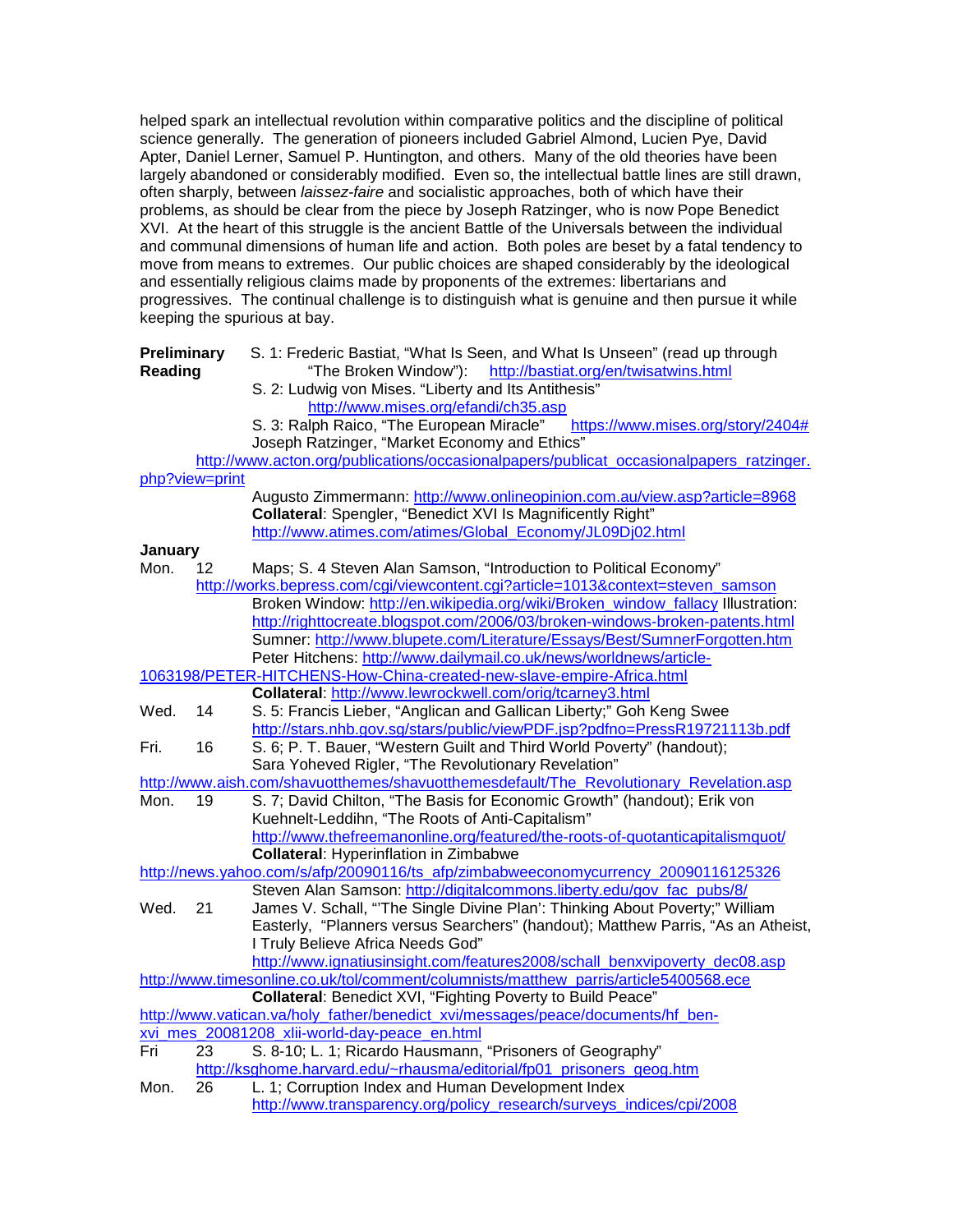|                                                       |    | http://hdr.undp.org/en/media/HDR 20072008 Table 1.pdf                                        |  |  |  |
|-------------------------------------------------------|----|----------------------------------------------------------------------------------------------|--|--|--|
|                                                       |    | Collateral: Rosett Report on the United Nations, Sudan, North Korea:                         |  |  |  |
|                                                       |    | http://pajamasmedia.com/claudiarosett/why-is-sudan-celebrating-at-the-un-with-               |  |  |  |
|                                                       |    | lobster-shrimp-and-ice-sculptures/?print=1                                                   |  |  |  |
| Wed.                                                  | 28 | L. 2; FIRST TEST: Bastiat, Mises, Raico, Ratzinger, Samson, Lieber,                          |  |  |  |
|                                                       |    | Bauer, Chilton, Schall, Hausmann, L. 1                                                       |  |  |  |
| Fri.                                                  | 30 | L. 3-4; Zhao Xiao                                                                            |  |  |  |
|                                                       |    | http://www.pbs.org/frontlineworld/stories/china_705/interview/xiao.html                      |  |  |  |
| <b>February</b>                                       |    |                                                                                              |  |  |  |
| Mon.                                                  | 2  | S. 12; George B. N. Ayittey, "Introduction" to Africa in Chaos (handout);                    |  |  |  |
|                                                       |    |                                                                                              |  |  |  |
|                                                       |    | Spengler, "The Failed Muslim States to Come"                                                 |  |  |  |
|                                                       |    | http://www.atimes.com/atimes/Middle East/JL16Ak02.html                                       |  |  |  |
| Wed.                                                  | 4  | K. 1; S. 11; Walter Williams, "There Is No Santa Claus"                                      |  |  |  |
|                                                       |    | http://www.gmu.edu/departments/economics/wew/articles/09/ThereIsNoSanta.htm                  |  |  |  |
| Fri.                                                  | 6  | L. 4-5 (focus on pp. 60-72); James Kurth, "The Decline and Fall of Almost                    |  |  |  |
|                                                       |    | Everything" http://www.foreignaffairs.org/19930301fareviewessay5183/james-                   |  |  |  |
|                                                       |    | kurth/the-decline-and-fall-of-almost-everything.html                                         |  |  |  |
| Mon.                                                  | 9  | L. 6-7 (focus on pp. 99-109); Lawrence Harrison, "Promoting Progressive                      |  |  |  |
|                                                       |    | Cultural Change" (Handout)                                                                   |  |  |  |
| Wed.                                                  | 11 | L. 8 (focus on pp. 113-22), L. 9; Collateral: Simon Romero                                   |  |  |  |
|                                                       |    | http://www.iht.com/bin/printfriendly.php?id=20023131                                         |  |  |  |
| Fri.                                                  | 13 | L. 10-11 (focus on pp. 150-64); SECOND TEST: K. 1; L. 2-6; Zhao; Ayittey; short              |  |  |  |
|                                                       |    | answer readings                                                                              |  |  |  |
| Mon.                                                  | 16 | L. 12; John Mabray (Blackboard); Mark Sanford video                                          |  |  |  |
|                                                       |    | http://www.americanthinker.com/printpage/?url=http://www.americanthinker.com/blog/2009/02/go |  |  |  |
|                                                       |    | vernor_mark_sanford_on_the_s.html                                                            |  |  |  |
| Wed.                                                  | 18 | L. 13 (focus on pp. 186-95); Helen Nyambura-Mwaura                                           |  |  |  |
|                                                       |    | http://sg.news.yahoo.com/rtrs/20090208/twl-oukwd-uk-kenya-corruption-bd5ae06.html?printer=1  |  |  |  |
| Fri.                                                  | 20 | L. 14 (focus on pp. 200-10), L. 15 (focus on pp. 213-23)                                     |  |  |  |
| Mon.                                                  | 23 | L. 15-16 (focus on pp. 231-47); THIRD TEST: L. 7-12                                          |  |  |  |
| Wed.                                                  | 25 | L. 17 (focus on pp. 256-70, 273-75), L. 18 (focus on pp. 276-85); Ed Kaitz                   |  |  |  |
|                                                       |    | http://www.americanthinker.com/2008/03/obamas_anger.html                                     |  |  |  |
| Fri.                                                  | 27 | L. 18-19; Augusto Zimmermann (Blackboard); Paul Rahe (Blackboard):                           |  |  |  |
|                                                       |    | <b>Collateral: Daniel Henninger, "A Radical Presidency"</b>                                  |  |  |  |
|                                                       |    | http://online.wsj.com/article/SB123561433557778201.html                                      |  |  |  |
|                                                       |    | <b>MAP TEST</b>                                                                              |  |  |  |
| <b>March</b>                                          |    |                                                                                              |  |  |  |
|                                                       |    |                                                                                              |  |  |  |
| Mon.                                                  | 2  | L. 20 (focus on pp. 310-28); S. 13; Hernando de Soto, "Citadels of Dead Capital"             |  |  |  |
|                                                       |    | (handout)<br>Collateral: PBS interview of Hernando de Soto on "The Commanding Heights":      |  |  |  |
|                                                       |    |                                                                                              |  |  |  |
|                                                       |    | http://www.pbs.org/wgbh/commandingheights/shared/minitextlo/int_hernandodesoto.html          |  |  |  |
| Wed.                                                  | 4  | Collateral: Jonathan Foreman, "On the Trail of                                               |  |  |  |
|                                                       |    | Slumdog" http://www.standpointmag.co.uk/node/890/full                                        |  |  |  |
| Fri.                                                  | 6  | CATCH-UP                                                                                     |  |  |  |
| Mon.                                                  | 9  | <b>SPRING BREAK</b>                                                                          |  |  |  |
| Wed.                                                  | 11 | <b>SPRING BREAK</b>                                                                          |  |  |  |
| Fri.                                                  | 13 | <b>SPRING BREAK</b>                                                                          |  |  |  |
| Mon.                                                  | 16 | FOURTH TEST: L. 13-19, Harrison, Nyambura-Mwaura, Mabray, Kaitz,                             |  |  |  |
|                                                       |    | Zimmermann, Rahe                                                                             |  |  |  |
| Wed.                                                  | 18 | Lawrence Harrison, "Disaggregating 'Culture"" (handout); Global Competitiveness              |  |  |  |
|                                                       |    | Index 2008-2009 http://www.weforum.org/pdf/gcr/2008/rankings.pdf                             |  |  |  |
|                                                       |    | Inglehart-Welzel Cultural Map of the World http://www.worldvaluessurvey.com/                 |  |  |  |
|                                                       |    | The Unknown Afghanistan                                                                      |  |  |  |
| http://www.tomdispatch.com/p/tdvideo/chatterjee031809 |    |                                                                                              |  |  |  |
|                                                       |    | Collateral: Roger Scruton, "Islam and the West: Lines of Demarcation"                        |  |  |  |
|                                                       |    | http://www.brusselsjournal.com/node/3826                                                     |  |  |  |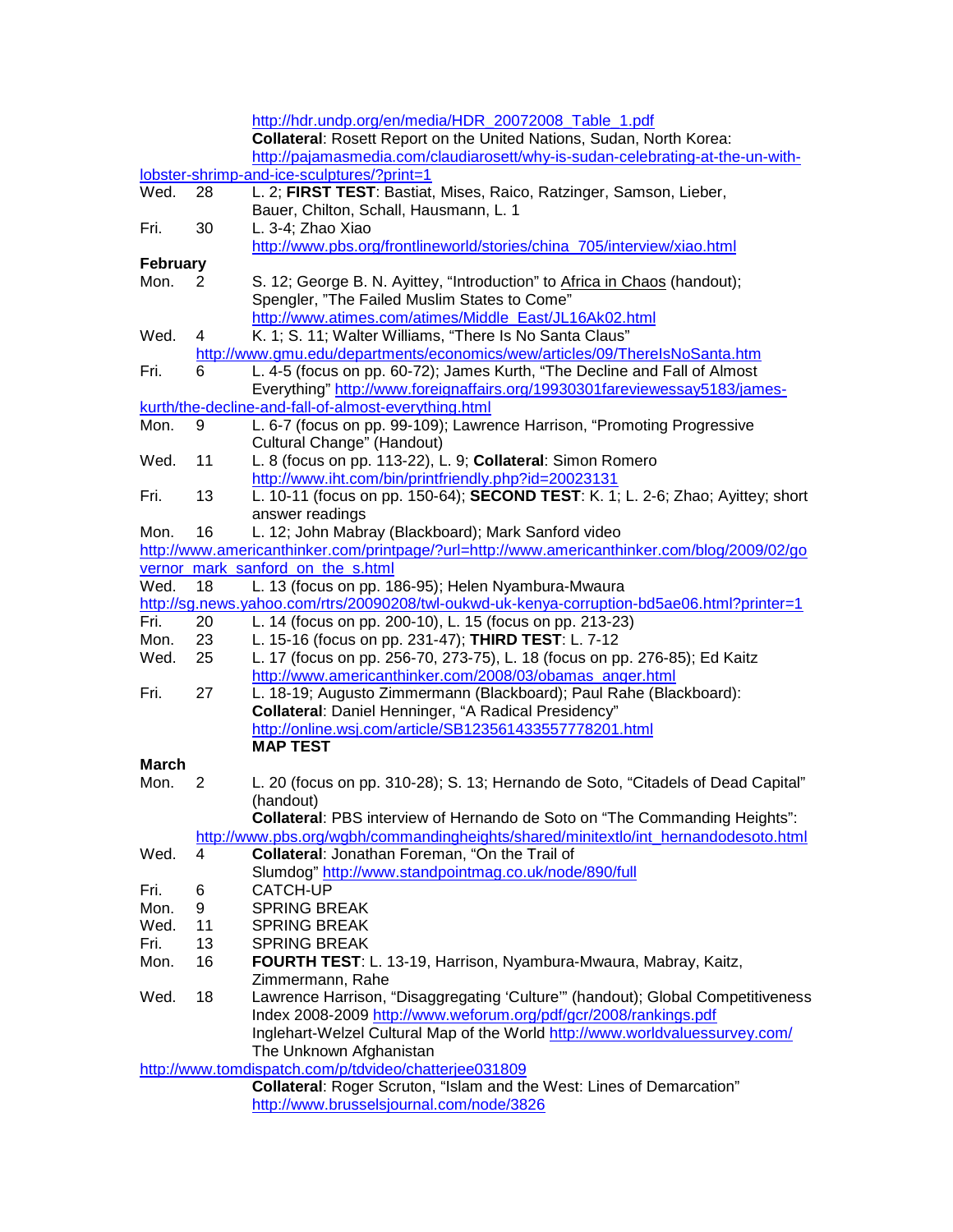| Fri.         | 20                 | R. Introduction; Collateral: Rashid Interview<br>http://www.charlierose.com/view/interview/9135                                      |
|--------------|--------------------|--------------------------------------------------------------------------------------------------------------------------------------|
| Mon.         | 23                 | R. Introduction; Rashid Interview:<br>http://www.npr.org/templates/story/story.php?storyId=6915536                                   |
| Wed.         | 25                 | R. 1-2; Phyllis Chesler interviews Nonie Darwish                                                                                     |
|              |                    | http://pajamasmedia.com/phyllischesler/2009/01/07/the-non-muslim-world-must-                                                         |
|              | have-no-illusions/ |                                                                                                                                      |
| Fri.         | 27                 | R. 3-4                                                                                                                               |
| Mon.         | 30                 | R. 5-6; Collateral: Desmond Lachman                                                                                                  |
|              |                    | http://www.washingtonpost.com/wp-dyn/content/article/2009/03/25/AR2009032502226.html                                                 |
| <b>April</b> |                    |                                                                                                                                      |
| Wed.         | 1                  | R. 8, 10;                                                                                                                            |
| Fri.         | 3                  | R. 11,14; FIFTH TEST: De Soto; R. Introduction-6                                                                                     |
| Mon.         | 6                  | R. 15-16; Walter Williams                                                                                                            |
|              |                    | http://townhall.com/columnists/WalterEWilliams/2009/04/01/our_problem_is_immorality                                                  |
| Wed.         | 8                  | <b>ASSESSMENT DAY</b>                                                                                                                |
| Fri.         | 10                 | June Arunga: "The Devil's Footpath," Part I (DVD); Collateral: Howard Husock                                                         |
|              |                    | http://www.city-journal.org/mobile/story.php?s=3650                                                                                  |
| Mon.         | 13                 | <b>EASTER</b>                                                                                                                        |
| Wed.         | 15                 | "The Devil's Footpath," Part II (DVD); S. 14; Collateral: Chris                                                                      |
|              |                    | http://www.islam-watch.org/Library/LOST-IN-SACRED-Why-Muslim-World-Stood-Still.htm                                                   |
| Fri.         | 17                 | S. 15; W. Preface, 1; Spengler                                                                                                       |
|              |                    | http://www.atimes.com/atimes/Front_Page/KD18Aa01.html                                                                                |
| Mon.         | 20                 | W. 2; SIXTH TEST: R. 8-16, Harrison, Darwish, Williams, Arunga                                                                       |
| Wed.         | 22                 | W .3; Phyllis Chesler; PANELS                                                                                                        |
|              |                    | http://pajamasmedia.com/phyllischesler/2009/04/16/afghan-women-demonstrate-in-kabul-                                                 |
|              |                    | dangerous-times-heroic-women/                                                                                                        |
|              |                    | http://pajamasmedia.com/phyllischesler/2009/04/14/children-of-the-taliban-teenage-somali-                                            |
|              |                    | pirates-must-we-save-them-all/                                                                                                       |
| Fri.         | 24                 |                                                                                                                                      |
|              |                    | W. 4; Alvaro Vergas Llosa; PANELS                                                                                                    |
|              |                    | http://www.realclearpolitics.com/printpage/?url=http://www.realclearpolitics.com/articles/2009/04/2<br>2/the_idiots_bible_96100.html |
| Mon.         | 27                 | W. 8; PANELS; Collateral: Mary Anastasia O'Grady, "The Idiot's Bible"                                                                |
|              |                    | http://www.freerepublic.com/focus/f-news/2238465/posts                                                                               |
|              |                    | Claus Vistesen, "Economic Growth and the Demographic Dividend in Chile"                                                              |
|              |                    |                                                                                                                                      |
| Wed.         |                    | http://demographymatters.blogspot.com/2008/09/economic-growth-and-demographic.html                                                   |
|              | 29                 | PANELS; Collateral: Judy Shelton, "The IMF's Gold Gambit"                                                                            |
|              |                    | http://online.wsj.com/article/SB124078772568857401.html                                                                              |
|              |                    | Frederic Bastiat, The Law (through "Law and Morality")                                                                               |
|              |                    | www.jim.com/bastiat.htm                                                                                                              |
|              |                    | From A Man for All Seasons by Robert Bolt:                                                                                           |
|              |                    | Roper: So now you'd give the Devil benefit of law!                                                                                   |
|              |                    | [Sir Thomas] More: Yes. What would you do? Cut a great road through the law                                                          |
|              |                    | to get after the Devil?                                                                                                              |
|              |                    | Roper: Yes, I'd cut down every law in England to do that!                                                                            |
|              |                    | More: Oh? And when the last law was down, and the Devil turned 'round on                                                             |
|              |                    | you, where would you hide, Roper, the laws all being flat? This country is planted                                                   |
|              |                    | thick with laws, from coast to coast, Man's laws, not God's! And if you cut them                                                     |
|              |                    | down (and you're just the man to do it!), do you really think you could stand                                                        |
|              |                    | upright in the winds that would blow then? Yes, I'd give the Devil benefit of law,                                                   |
|              |                    | for my own safety's sake."                                                                                                           |
| May          |                    |                                                                                                                                      |
| Mon.         | 4                  | <b>SEVENTH TEST: W. Preface-4, 8, Optional Comprehensive</b><br>10:30-12:30<br>Final Exam                                            |

**XI. Bibliography**